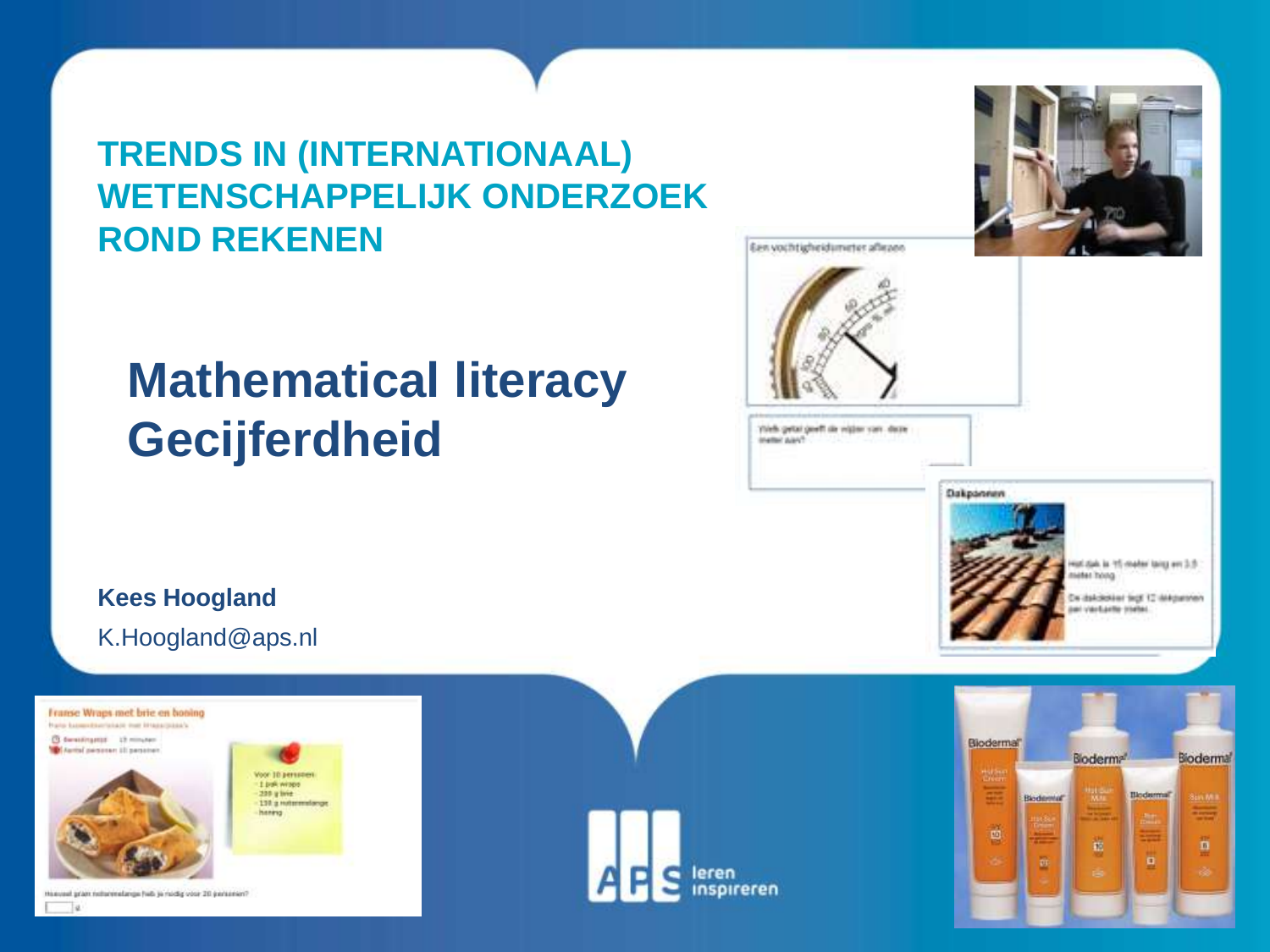# ICME 2012 - TRENDS

- Professional development of teachers
	- Pedagogical content knowledge
	- Specialized content knowledge
		- specialized for teaching
- National improvement & (inter)national assessment
	- High stakes testing
- Usable mathematics
	- Mathematical literacy, problem solving, modelling

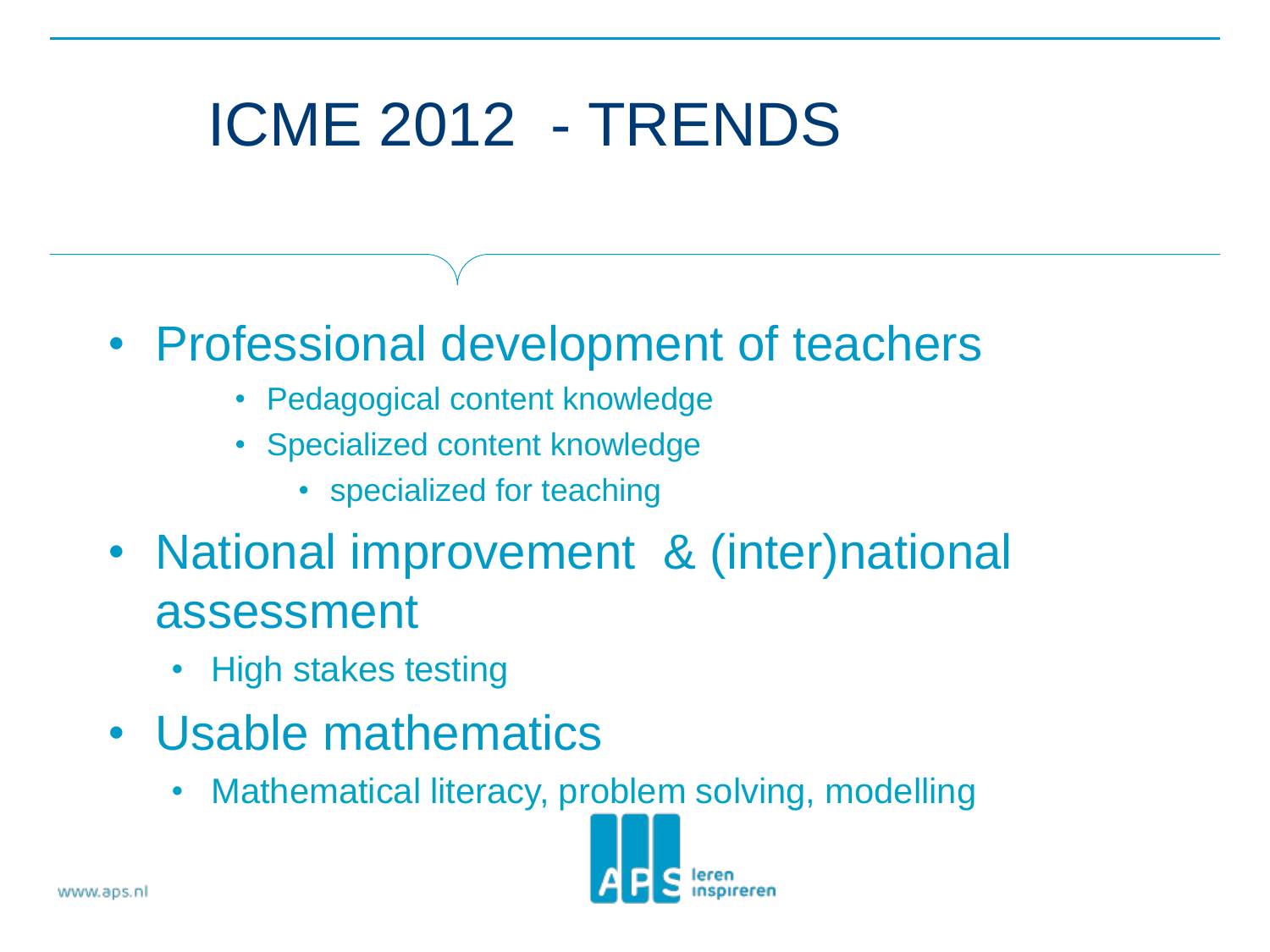

- **Getallentheorie**
- Cognitive Load Theory werkgeheugen etc.

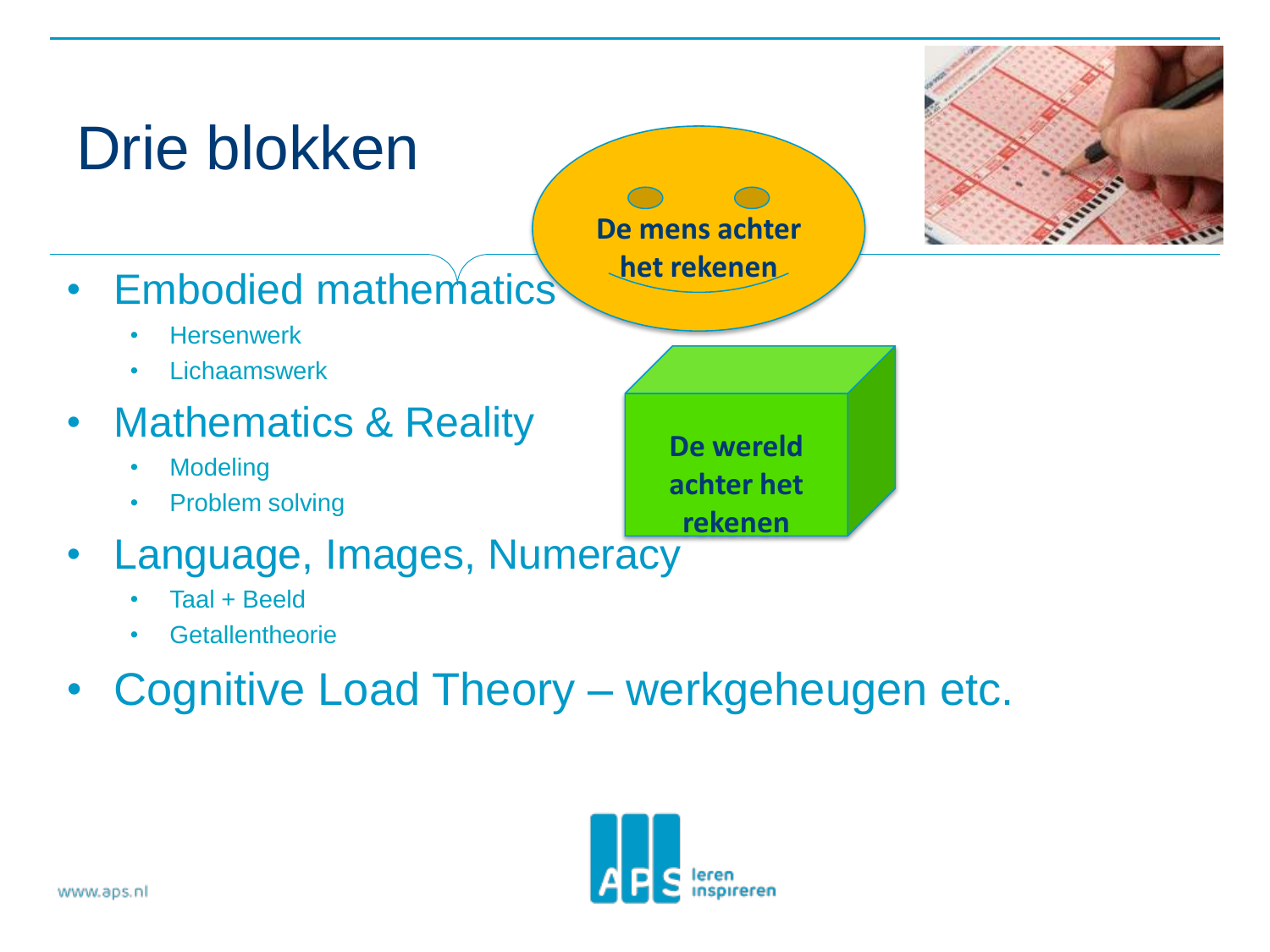# Embodied Mathematics



- [Tellen -](video 2006 11 24 IND fingers and toes.avi) [Ahmad](video 2006 11 24 IND fingers and toes.avi)
- [Aangeboren of aangeleerd](Sub Aangeboren en aangeleerd.ppt)
- [Gebaren –](video 2004 11 18 Kozijn voor Reehorst.wmv) [Raymond](video 2004 11 18 Kozijn voor Reehorst.wmv)
- Hoogland, Kees. (2007). Mind and Gesture: The Numeracy of a Vocational Student. In M. Horne & B. Marr (Eds.), Connecting voices in adult mathematics and numeracy: practitioners, researchers and learners. Proceedings of the 12<sup>th</sup><br>International Conference of Adults Learning Mathematics (ALM) Melbourne, Australia: ACU.
- Evolutie
	- Devlin, Keith (2000), The Math Gene. Basic Books



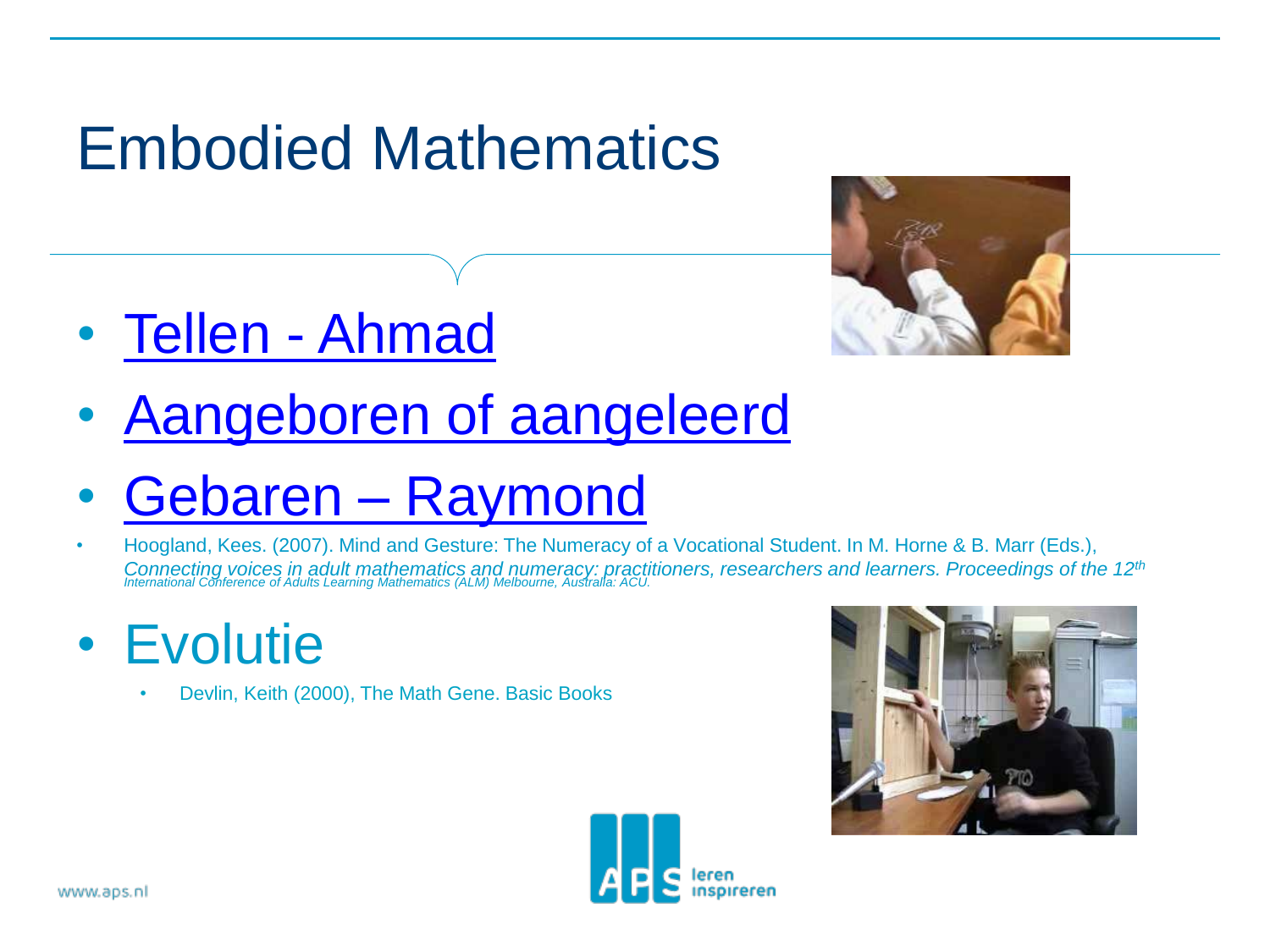# Mathematics & Reality

#### • [Gecijferd overal om ons heen](sub Gecijferdheid overal om je heen.ppt)

## • [Perspectieven op rekenen](Sub Sophistication of numeracy conepts.ppt)

• Maguire, Terry, & O'Donoghue, John. (2002). A grounded approach to practitioners training in Ireland: Some findings from a National survey of practitioners in Adult Basic Education. In L.O.Johansen & T. Wedege (Eds.), *Proceedings of the 8th International Conference of Adults Learning Mathematics (ALM) (pp. 120-132). Roskilde, Danmark: Hent, UK: Avanti books.*

#### **[Toets](Sub Toets voor framework Gecijferdheid NL.ppt)**

## • [Modeling en problem solving](Sub Modeling and problem solving.pptx)

- Blum, Werner, Galbraith, Peter L., Henn, Hans-Wolfgang, & Niss, Mogens (Eds.). (2007). *Modelling and applications in mathematics education - The 14th ICMI study. New York, USA: Springer Science & Business Media B.V.*
- http://www.icme12.org/data/Abstract\_Seoul.doc